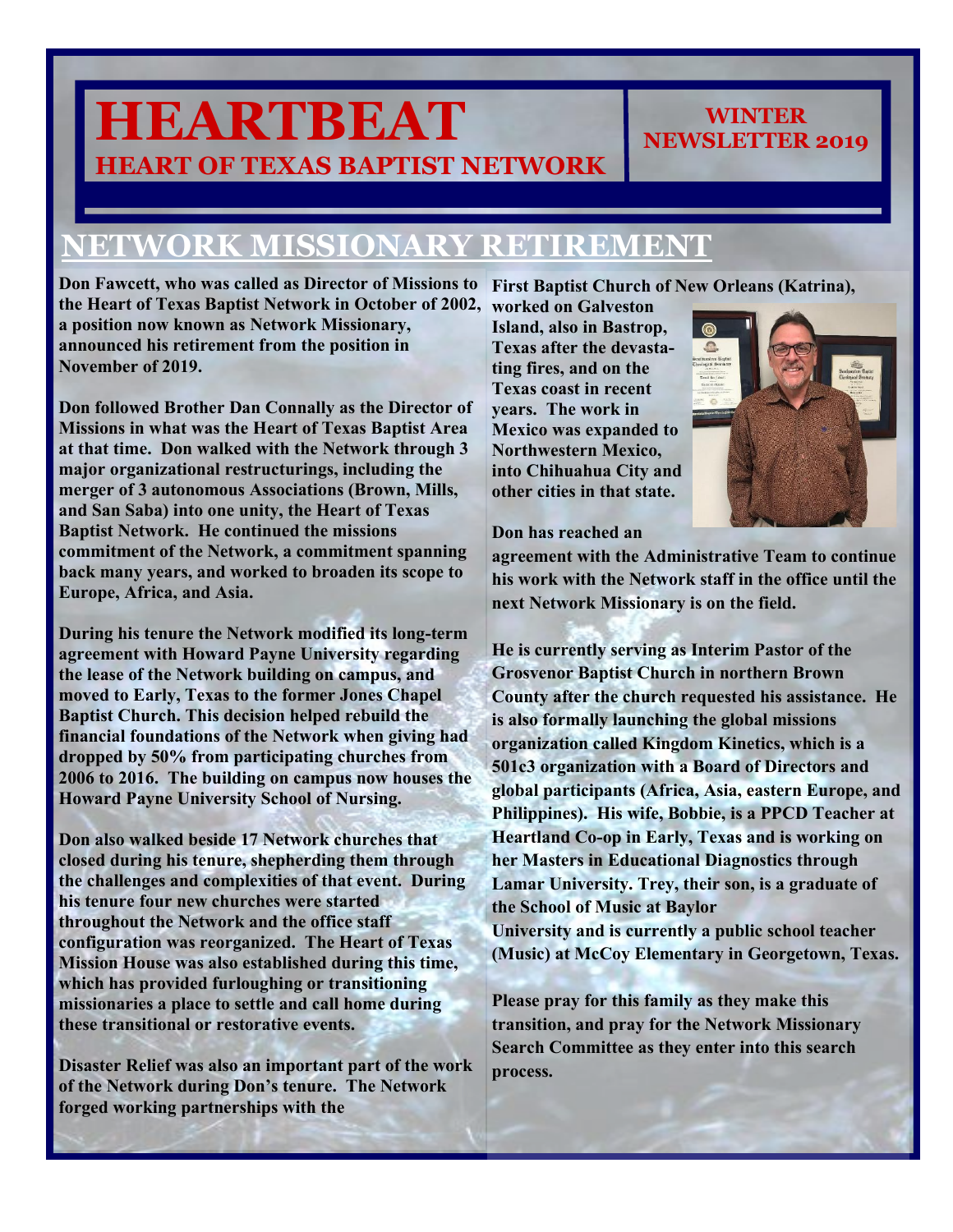#### MISSION TEAM AND MISSION NEWS



Staci Powers, resident of our Missionary House and IMB Missionary to Zambia, still has a few speaking dates open. Please contact Abbie at the Network Office. She will work with Staci to schedule these events.

The Lottie Moon Christmas Offering is an annual collection by the International Mission Board that supports 3,692 IMB missionaries as they carry the gospel to some of the 4,488,180,841 unreached people of the world. Thank you for your gifts to the Lottie Moon Christmas offering. One hundred percent of what is given goes to support IMB missionaries and their work on the field.

The International Mission Board makes available downloadable videos as well as other materials to be used in your churches as you inform them about this opportunity to give so that more people may hear the truth of the gospel and be discipled.

**Go to <https://www.imb.org/lottie-moon-christmas-offering/> for resources.**



#### RELIEF OFFERING FOR ZAMBIA AND SOUTHERN AFRICA

Many of you may be aware of the very serious drought that is now impacting Zambia and other southern Africa nations. This has triggered food shortages, electrical power generating issues, and other related problems of a serious nature.

A relief offering is being taken with the advisement of Staci Powers, IMB missionary to Zambia, currently living in the Network Mission House. The Network can receive love offerings for this relief effort, and the money will be held in escrow in a line-item in the Mission Fund. It will be used only for relief in Zambia and in surrounding areas, with the specifics decided with Staci's advisement and consent of the Mission Team.

Thank you for caring about our brothers and sisters in Christ in this area of the world. You can mail a check to the Network, and in the memo please write "Relief Offering." Thank you.

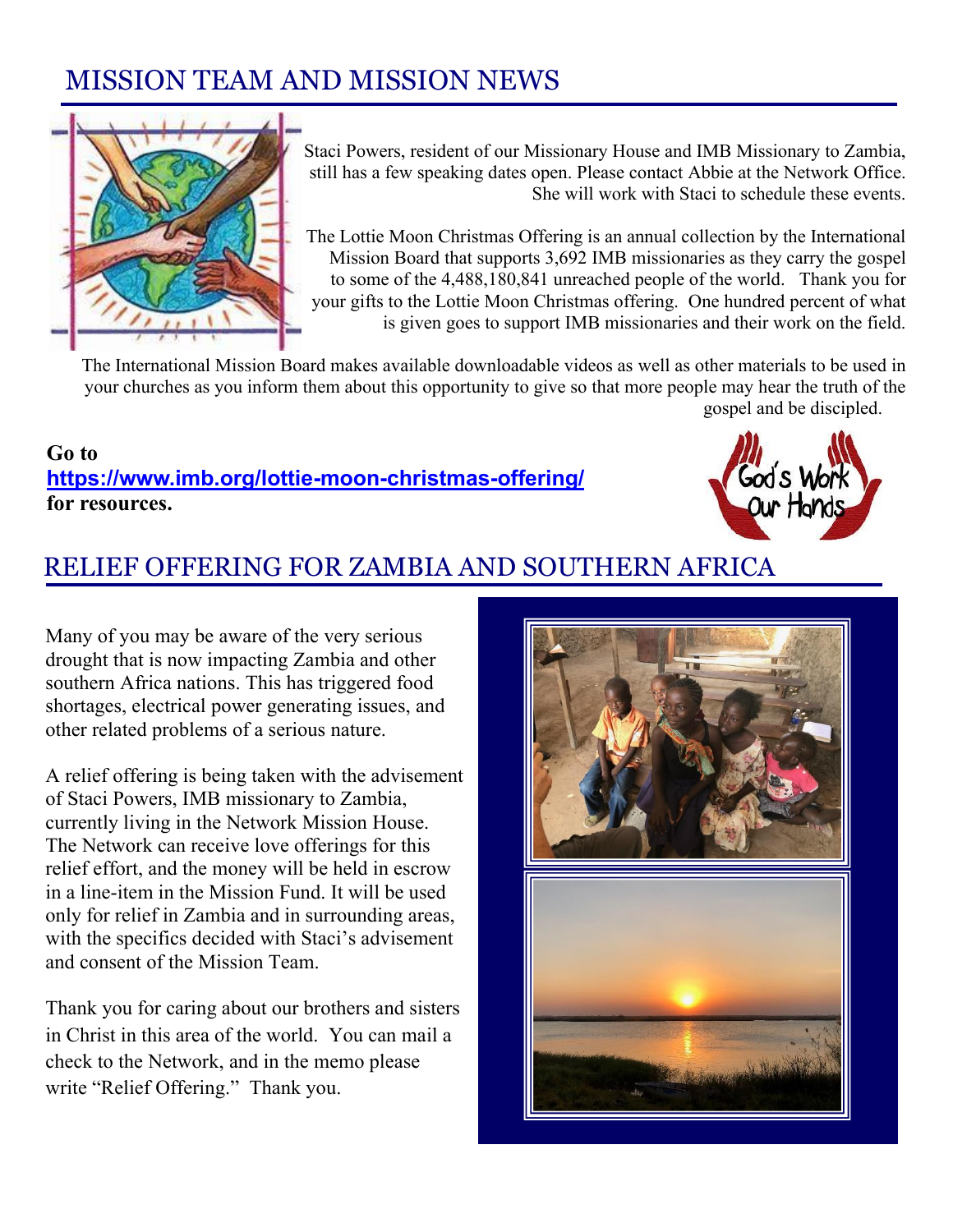#### CHURCH NEWS

- Don Fawcett has been called as Interim Pastor of Grosvenor Baptist Church
- Jeff Hoskinson has been called as Pastor of Pleasant Grove Baptist Church
- Meetings are currently being held among the Pastors within Comanche County, the BGCT Church Planting leaders,

 leaders from among the Companerismo (Hispanic Association), and other interested parties concerning the restarting of a Hispanic church in the building that once housed Good Shepherd Baptist Church (302 East Center, Comanche, Texas). These meetings are being hosted by Eastside Baptist Church. Please pray for this effort.

#### EXECUTIVE BOARD MEETING

The Executive Board of the Heart of Texas Baptist Network (the pastor of each participating church plus one at-large member chosen from the church) will convene at the Network Resource Center on Monday, January 27, 2010 at 6:30 p.m. with a Mexican Food meal.

There will be a discussion concerning the profile of the next Network Missionary at this meeting, so this is the time to give your input to the Search Committee.





### WEBSITE NEWS

Rebeca has been working hard to update and improve our website and she has done a great job.

Please go to [www.heartoftexasmissions.org](http://www.heartoftexasmissions.org/) and see the website.

We hope you find it aesthetically pleasing and more helpful in practical ways.